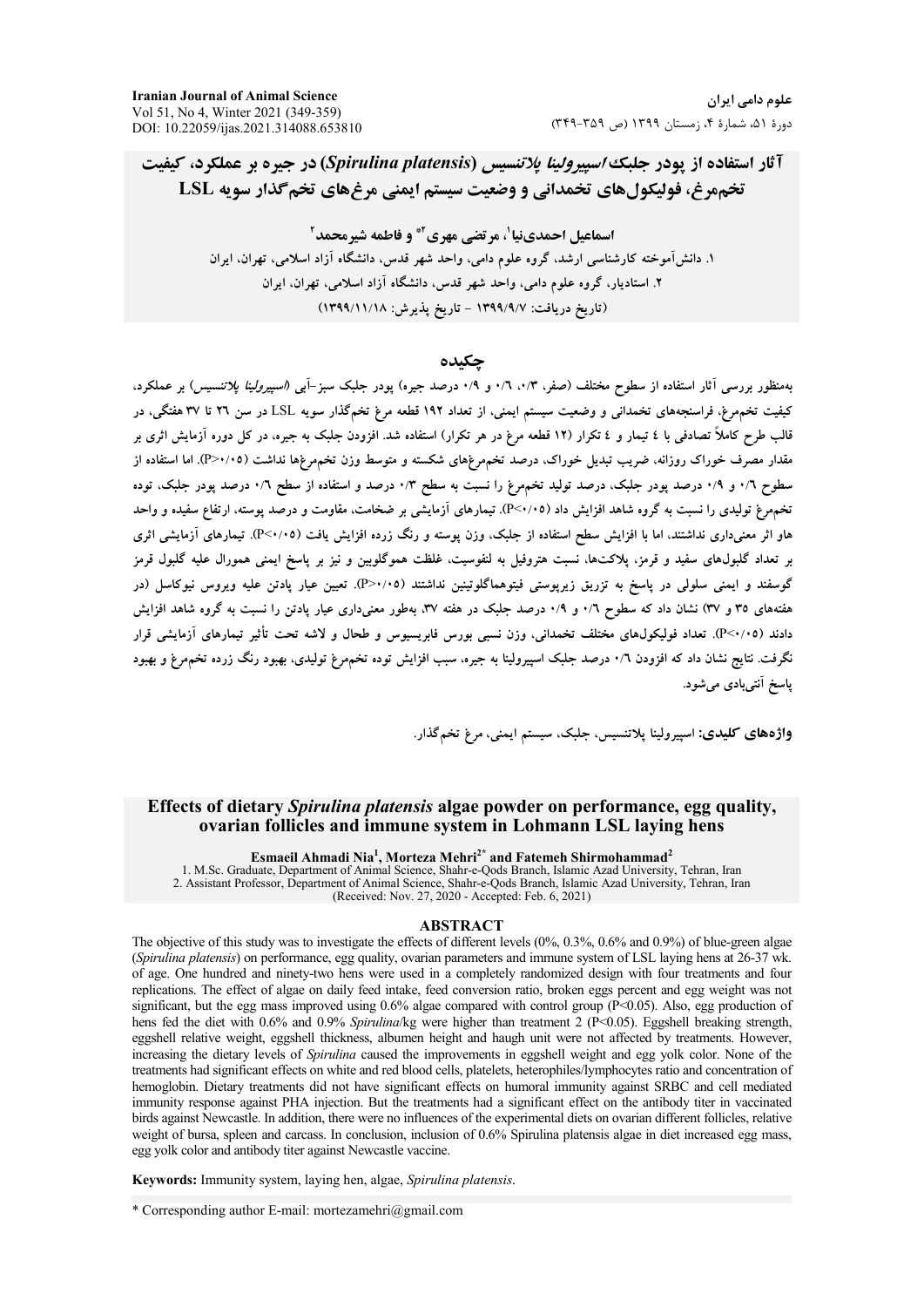بهبود كيفيت گوشت، كاهش كلسترول خون، تقويت سیستم ایمنی، مقاومت در برابر بیماریهای ویروسی و باکتریایی و بهبود عملکرد روده شود که این موارد ممکن است بهبود رشد، ضریب تبدیل خوراک و عملکرد Madeira et al., ) تولیدمثلی را به همراه داشته باشند 2017). در پژوهشی، بهکارگیری سطوح صفر، ۰/۵، ۱ و ۱/۵ درصد اسپیرولینا در جیره جوجه گوشتی سبب بهبود عملکرد و افزایش طول پرزهای روده (Shanmugapriya et al., 2015)، و در گزارش دیگری، ریز جلبک کلرلا در جیره مرغ تخمگذار سبب بهبود تولید تخمهرغ، وزن تخمهرغ و رنگ زرده شد ( ,An et al 2014). به کار گیری دو سطح ۰/۱ و ۰/۲ درصد ریز جلبک کلرلای تخمیرشده در جیره اردک پکنی نیز آثار مثبتی بر عملکرد، کیفیت گوشت و استحکام استخوان درشتنی داشت (Oh et al., 2015). هدف از انجام آزمایش حاضر ارزیابی آثار استفاده از سطوح مختلف جلبک *اسپیرولینا* پلاتنسیس در جیره، بر عملکرد، صفات کیفی تخممرغ، فراسنجههای تولیدمثلی و خونی و سیستم ایمنی مرغهاي تخم گذار سويه LSL بود.

# مواد و روشها

در این آزمایش که در پاییز سال ۱۳۹۷ در آبیک قزوین انجام گرفت، از تعداد ١٩٢ قطعه مرغ تخم گذار سويه لهمن LSL سبک در سن ۲۶ هفتگی، به مدت ۱۲ هفته، در قالب طرح كاملاً تصادفي با ۴ تيمار، ۴ تكرار و ١٢ قطعه پرنده در هر تکرار (در ۴ قفس) استفاده شد. جهت تأمین سطوح صفر، ۰/۳، ۰/۶ و ۰/۹ درصد جلبک در جیرههای آزمایشی، پودر خالص *اسپیرولینا پلاتنسیس* از شركت دانش بنيان ريز جلبكي پارسيان (تحت نظارت پارک علمی و فناوری گیلان، جدول ۱) تهیه و به نسبت ۲۰ درصد یودر خالص جلبک و ۸۰ درصد سبوس گندم، مخلوط شده و پیش مخلوط حاصل به میزان صفر، ۱/۵، ۳ و ۴/۵ درصد به جیره افزوده شد (جدول ۲). روش تهیه جلبک در شرکت مذکور به اختصار این گونه بود که سویه اولیه جلبک پس از خالصسازی، در لوله آزمایش در محیط کشت اختصاصی کشت شد و پس از گذراندن مدت زمان لازم و افزایش تراکم سلولی، کشت برای رسیدن به تراکم بالاتر صورت گرفت. در انتها جهت

#### مقدمه

استفاده از ریز جلبکها بهعنوان ماده خوراکی، به حفاظت از محیط زیست و منابع طبیعی، پیشگیری از تخریب Madeira et al., ) کمآبی کمک می کند (Madeira et al., ) 2017). از طرفی، در تنظیم جیرههای غذایی با هدف پایین آوردن هزینه خوراک، یکی از روشهای مناسب، FAO, ) استفاده از اقلام گیاهی جدید در جیره است 2008). به دلیل ویژگیهای ضدباکتریایی، ضدالتهابی و آنتی اکسیدانی طیف گستردهای از عصارههای گیاهی، بهویژه گیاهان دریایی، و اثر آنها بر افزایش سلامت و عملکرد حیوانات، استفاده از این مواد در جیره طیور El-Hady & El Ghalid, ) موردتوجه قرار گرفته است 2018). همچنین تاکنون پژوهشهای گستردهای در مورد اثر منفی آنتی بیوتیکها و باقیماندههای دارویی در گوشت طیور صورت گرفته و تشویق به تولید و مصرف محصولات سالم دامی (با حداقل استفاده از داروهای Donoghue et al., ) دراد ( Donoghue et al., ) 2003; El-Kholy & Kemppainen, 2004; Danishmunda et al., 2017). در این بین، اسپیرولینا ریز جلبکی خوراکی است که بهعنوان یک جلبک سبز-آبی (سیانوباکتری) طبقهبندی شده و سرشار از پروتئین (۷۰-۵۰ درصد) بوده و میتواند جایگزین بخشی از منابع پروتئینی رایج، همچون کنجاله سویا شود (Swiatkiewicz et al., 2015). اسپیرولینا علاوه بر اینکه منبع عالی پروتئین است، مقدار زیادی کربوهیدرات، ويتامين (ويتامين A، ويتامين C و ويتامين E)، مواد معدنی (مانند آهن، کلسیم، کروم، مس، منیزیم، منگنز، فسفر، پتاسیم، سدیم و روی)، اسیدهای چرب ضروری، آنتی اکسیدان (مؤثر در پیشگیری از اکسیداسیون لیپیدهای درونزاد) و رنگدانههایی مانند کلروفیل a، Long et al., ) داروتنها و گزانتوفيل ها دارد ( ..Long et al 2018, Hynstova et al., 2018). حدود ۲۵ تا ۶۰ درصد کل اسیدهای چرب جلبک اسپیرولینا، اسید اولئیک، اسید لینولئیک، اسید گاما لینولنیک و اسید دوکوزا هگزا انوئیک است، هرچند ترکیب شیمیایی جلبک با توجه به فصل، سن، عوامل اقليمي، توزيع جغرافيايي وبرخي .Yukino et al., 2005) عوامل ديگر متغير مى باشد. استفاده از میکرو جلبکها در جیره مرغ می تواند سبب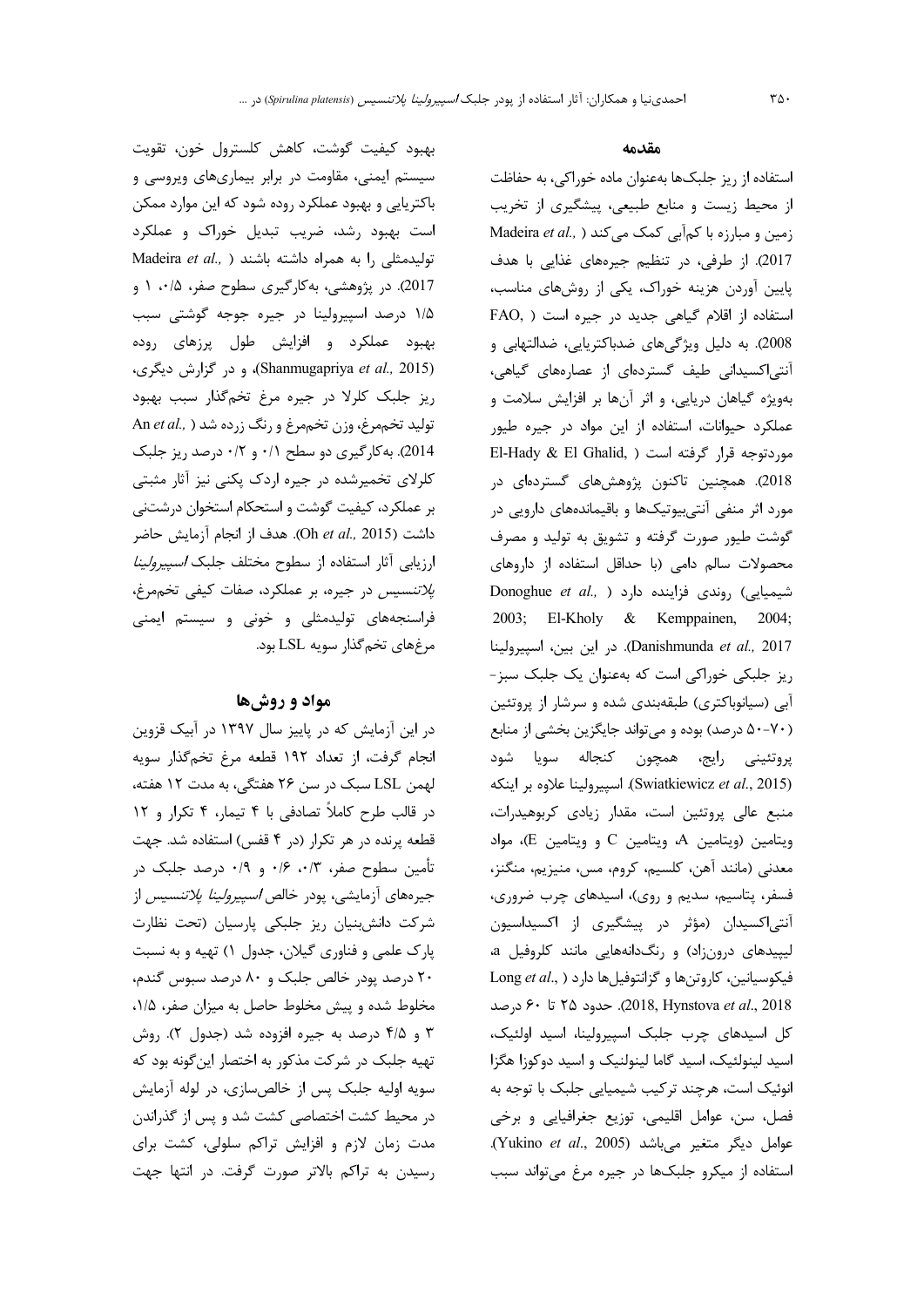عملکرد بهصورت هفتگی با در نظر گرفتن تلفات احتمالی، بر اساس روز-مرغ محاسبه می شد. جهت بررسی خصوصیات کیفی تخممرغ، در پایان هر هفته از هر تكرار تعداد سه عدد تخم مرغ به طور تصادفى انتخاب و با استفاده از ترازوی دیجیتالی (با دقت ۰/۰۱ گرم) توزین و بعد از شکستن، شاخص رنگ زرده (بر اساس استاندارد واحد رُش) وزن پوسته، ضخامت پوسته (با استفاده از دستگاه Echometer model 1061 با دقت ۰/۰۱ میلی متر در دو انتها و بخش میانی يوسته تخم مرغ)، استحكام يوسته (با استفاده از دستگاه Egg shell force Gauge model II ساخت شرکت Robotmation، توکیو، ژاین)، درصد یوسته و ارتفاع سفيده (با استفاده از دستگاه ارتفاعسنج FHK با دقت ۰/۰۱ میلی متر) تعیین شد.

برداشت و تولید یودر و جدا کردن محیط کشت از سلولهای جلبک، در دستگاه خشککن پاششی با دمای ۱۱۰ درجه سانتی گراد خشک و پودر جلبک اسپیرولینا حاصل شد. جیرههای غذایی بر اساس احتیاجات توصیهشده در راهنمای مرغ تخمگذار سویه LSL (۲۰۱۶) و با به کارگیری نرمافزار UFFDA تنظیم شدند. برنامه نوردهی بهصورت ١۶ ساعت روشنایی و ٨ ساعت خاموشی در نظر گرفته شد. مرغها دسترسی آزادانه به آب داشته و روزانه ۲ بار خوراک در اختيارشان قرار مي گرفت. مصرف خوراک، ضريب تبدیل خوراک، درصد تولید تخمهرغ، میانگین وزن تخمهرغ و توده تخمهرغ توليدي بهصورت هفتگي محاسبه میشد. خوراک باقیمانده هر تکرار مرتباً جمعآوری و توزین شده و شاخصهای مربوط به

| جدول ۱. ترکیب شیمیایی پودر <i>اسپیرولینا پلاتنسیس</i>              |  |  |  |  |  |
|--------------------------------------------------------------------|--|--|--|--|--|
| Table 1. Chemical composition of <i>Spirulina platensis</i> powder |  |  |  |  |  |

| General composition (%DM) |      | Phytopigments                  |      |
|---------------------------|------|--------------------------------|------|
| Protein $(\%)$            | 55   | Carotenoids $(mg/100gr)$       | 201  |
| Fiber $(\% )$             |      | Chlorophyll a $(mg/100gr)$     | 1290 |
| Polysaccharides (%)       | 10   | Phycocyanin $(mg/100gr)$       | 7560 |
| Lipids $(\% )$            | 6    | Carotene $(mg/100gr)$          | 157  |
| Minerals $(Ash)$ $(\% )$  | 6.62 | Xanthophyll $(mg/100gr)$       | 81   |
| Calcium $(\%)$            | 0.17 | Zeaxanthin $(mg/100gr)$        | 72   |
| Phosphorous $(\% )$       | 0.91 |                                |      |
| Moisture $(\% )$          | 6.67 | Metabolizable Energy (kcal/kg) | 2780 |

جدول ۲. مواد تشکیلدهنده و ترکیب شیمیایی جیرههای آزمایشی<br>.

| Table 2. Ingredients and chemical composition of the experimental diets |                         |       |                |                |  |  |  |  |
|-------------------------------------------------------------------------|-------------------------|-------|----------------|----------------|--|--|--|--|
|                                                                         | Spirulina level $(\% )$ |       |                |                |  |  |  |  |
| Ingredients $(\% )$                                                     | $\boldsymbol{0}$        | 1.5   | 3              | 4.5            |  |  |  |  |
| Corn grain                                                              | 49.77                   | 49.02 | 48.2           | 47.95          |  |  |  |  |
| Soybean meal (44% CP)                                                   | 26                      | 25    | 24.1           | 23.05          |  |  |  |  |
| Soybean oil                                                             | 2.5                     | 2.65  | 2.97           | 3.07           |  |  |  |  |
| Meat meal                                                               | 5                       | 4.6   | 4              | 3              |  |  |  |  |
| Bone meal                                                               | $\overline{c}$          | 2     | $\overline{c}$ | $\overline{2}$ |  |  |  |  |
| Dicalcium phosphate                                                     | 0.83                    | 0.83  | 0.83           | 0.83           |  |  |  |  |
| Calcium carbonate                                                       | 11                      | 11    | 11             | 11             |  |  |  |  |
| Wheat bran                                                              | $\overline{c}$          | 2.5   | 3              | 3.7            |  |  |  |  |
| Laying $\mbox{premix}^*$                                                | 0.9                     | 0.9   | 0.9            | 0.9            |  |  |  |  |
| Spirulina algae powder                                                  | $\Omega$                | 1.5   | 3              | 4.5            |  |  |  |  |
| Nutrients level                                                         |                         |       |                |                |  |  |  |  |
| Metabolisable energy (kcal/kg)                                          | 2770                    | 2770  | 2770           | 2770           |  |  |  |  |
| Crude protein $(\% )$                                                   | 17.62                   | 17.62 | 17.62          | 17.62          |  |  |  |  |
| Calcium $(\%)$                                                          | 4.1                     | 4.1   | 4.1            | 4.1            |  |  |  |  |
| Available $P(\%)$                                                       | 0.41                    | 0.41  | 0.41           | 0.41           |  |  |  |  |
| Sodium $(\%)$                                                           | 0.17                    | 0.17  | 0.17           | 0.17           |  |  |  |  |
| Chloride (%)                                                            | 0.17                    | 0.17  | 0.17           | 0.17           |  |  |  |  |
| Methionine (%)                                                          | 0.42                    | 0.42  | 0.42           | 0.42           |  |  |  |  |
| Met + Cys $(\%$                                                         | 0.76                    | 0.76  | 0.76           | 0.76           |  |  |  |  |
| Lysine $(\% )$                                                          | 0.82                    | 0.82  | 0.82           | 0.82           |  |  |  |  |
| Threonine $(\% )$                                                       | 0.58                    | 0.58  | 0.58           | 0.58           |  |  |  |  |

Laying premix components (Mineral and vitamin) by percent: vit A 0.102; vit E 0.37; vit K<sub>3</sub> 0.051; vit B<sub>1</sub> 0.019; vit B<sub>2</sub> 0.077; vit B<sub>3</sub> 0.075; Vit B<sub>5</sub> 0.315; vit B<sub>6</sub> 0.038; vit B<sub>9</sub> 0.008; vit B<sub>12</sub> 0.025; Biotin 0.031; vit D<sub>3</sub> 0.079; Choline chloride 60% 1.157; Zinc oxide 1.389; Manganese oxide 6.481; Iron sulfate 4.167; Cupper sulfate 0.324; Calcium iodate 0.032; Selenium selenite 0.648.

The specific present pure spiruling platensis powder and eighty percent wheat bran were thoroughly mixed. Then the resulting mixture was considered 0,<br>1.5, 3 and 4.5% in the diet formula. Thus, the experimental treatments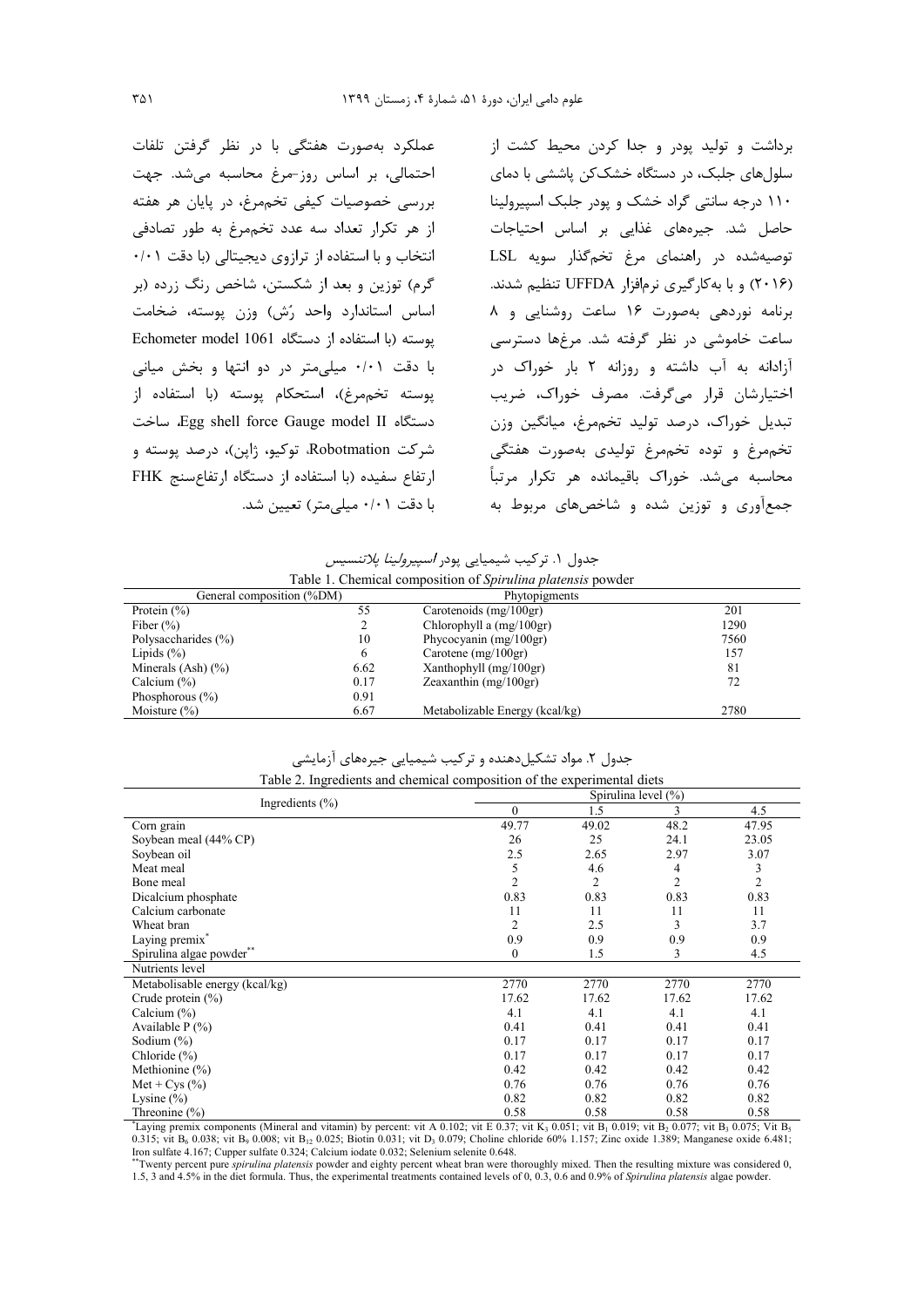برای اندازه گیری واحد هاو از رابطه زیر استفاده شد:  $HU=100Log(H+7.57-1.7w^{0.37})$ 

در این رابطه H= ارتفاع سفیده (میلیمتر)، و W= وزن تخمهرغ (گرم) است.

وضعیت ایمنی سلولی مرغها در هفته پایانی آزمایش، با اندازهگیری شاخص ضخامت پرده پا، بعد از تزريق فيتو هماگلوتينين (PHA-P) بررسي شد. به اين منظور پس از تهیه محلول از شرکت زیست ژن سلامت، از هر تكرار يك قطعه مرغ بهطور تصادفى انتخاب و مقدار ٠/١ ميليليتر از محلول فیتوهماگلوتنین و میزان ۰/۱ میلی لیتر از سرم فیزیولوژی به ترتیب به چین زیرپوست بال راست و چپ تزریق شد. ۲۴ و ۴۸ ساعت بعد از تزریق، تورم ناشي از تزريق محلول و سرم در هر مرغ، بهطور جداگانه بهوسیله کولیس دیجیتال (دقت ۰/۰۱ میلی-متر) طی دو مرحله اندازهگیری و محاسبه شد (Grasman, 2010). در ابتدای هفته ۱۱ آزمایش و سپس پنج روز بعد از آن، میزان ۰/۲ میلیلیتر از محلول ۸ درصد گلبول قرمز خون گوسفندی (SRBC)، به وريد بال يک قطعه مرغ از هر تكرار تزريق و پنج روز بعد، عمليات خون گيري انجام شد. عيار پادتن توليدي عليه SRBC با استفاده از روش Mirzaei et al., ) اندازهگیری شد (HA) Mirzaei et al., ) 2018). برای تعیین عیار پادتن علیه ویروس نیوکاسل، واكسن نيوكاسل سويه لاسوتا به تعداد دو قطعه مرغ از هر تکرار تزریق شد. روز پیش از واکسیناسیون و ۱۴ روز پس از آن، از مرغها خونگیری شد تا با استفاده از روش ممانعت از هماگلوتیناسیون (HI)، عیار پادتن علیه ویروس نیوکاسل در آزمایشگاه تعیین شود ( Katayama .(et al., 2016

شمارش لنفوسيتها، هتروفيلها، گلبولهاي سفید و قرمز و پلاکتها با استفاده از دستگاه -exigo Vet (شركتBoule Medical AB) اسيانگا-سوئد) در روز پایانی آزمایش انجام شد. به این منظور از هر تکرار تعداد یک قطعه مرغ بهطور تصادفی انتخاب، و از ورید زیر بال آن خون گیری انجامشده و به سرنگی که حاوی نسبت ١ به ٩ محلول ضد انعقاد (سيترات سديم) بود، منتقل شد (Mohamed et al., 2014). در

پایان آزمایش، پس از کشتار یک قطعه مرغ از هر تکرار، وزن نسبی طحال، بورس و تخمدان محاسبه شد. پس از شمارش فوليكولهاى تخمدان، فوليكولهاى با قطر بالاتر از ۱۰mm، بهعنوان فولیکول زرد بزرگ، فولیکولهای با قطر بین ۵ تا ۱۰ میلی متر، بهعنوان فولیکول زرد کوچک و فوليكول هاي با قطر كمتر از amm، بهعنوان فوليكول سفید در نظر گرفته شدند.

در پایان، دادههای آزمایش با استفاده از نرمافزار آماری SAS 9.2 (2008) با رویه مدلهای خطی عمومی (GLM) مورد تجزیه آماری قرار گرفت. بررسی نرمال بودن دادهها و همكنى واريانس، به ترتيب با آزمون شاپیرو-ویلک و لوین صورت گرفت. تبدیل -arc sine روی دادههای درصدی انجام شد. میانگینها به كمك أزمون حداقل تفاوت معنىدار محافظتشده فيشر (Fisher's LSD) در سطح احتمال ۰/۰۵ مقايسه شدند. مدل ریاضی طرح به این صورت بود:

 $Y_{ij} = \mu + \alpha_i + e_{ij}$ 

که در آن، X<sub>ij</sub> مقدار هر مشاهده، µ= میانگین جامعه برای هر صفت، a<sub>i</sub>=1 جانر تیمار و e<sub>ij=</sub> مقدار باقیمانده است.

# نتايج و بحث

عملكرد

نتايج مربوطه به اثرات استفاده از سطوح مختلف (صفر، ۰/۳، ۰/۶ و ۰/۹ درصد) پودر جلبک *اسپیرولینا پلاتنسیس* بر عملکرد مرغهای تخمگذار طی ۱۲ هفته آزمایش در جدول ۳ آمده است. نتایج نشان میدهند كه استفاده از سطوح ۰/۶ و ۰/۹ درصد بهطور معنى-داری (P<٠/٠۵) درصد تولید تخممرغ را بهبود بخشید، گرچه این افزایش نسبت به گروه شاهد معنىدار نبود، ولى تفاوت معنىدارى با گروه دریافت کننده ۰/۳ درصد جلبک اسپیرولینا در جیره داشت (P<٠/٠۵). همچنین نتایج جدول ۳ حاکی از بهبود توده تخم مرغ تولیدی در تیمار ۰/۶ درصد جلبک، نسبت به گروه شاهد و ۰/۳ درصد است (P<٠/٠۵). دیگر صفات همچون درصد تخممرغهای شکسته، مصرف خوراک روزانه و ضریب تبدیل خوراک تحت تأثير تيمارهاي آزمايشي قرار نگرفتند.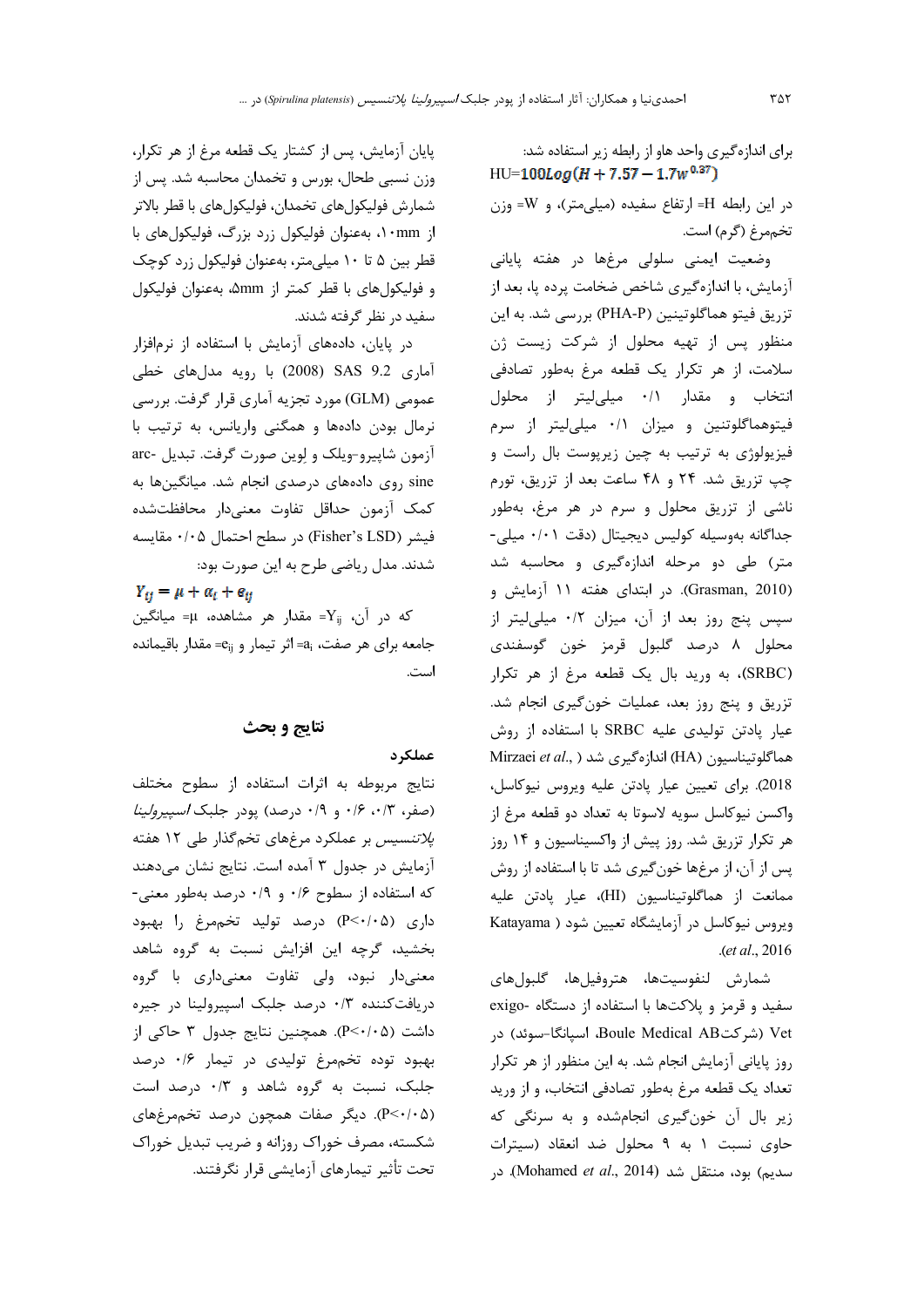| Table 5. Effect of different levels of <i>Spirituma</i> algae on production performance (weeks $1-12$ ) |                    |            |            |                   |            |                     |  |  |
|---------------------------------------------------------------------------------------------------------|--------------------|------------|------------|-------------------|------------|---------------------|--|--|
| Spirulina Level                                                                                         | Egg production     | Broken Egg | Egg weight | Daily feed intake | <b>FCR</b> | Egg mass            |  |  |
| $\frac{1}{2}$                                                                                           | $\frac{9}{0}$      | (%)        | (g)        | (g)               | (g/g)      | (g)                 |  |  |
|                                                                                                         | $95.05^{ab}$       | 0.76       | 57.27      | 103.32            | 1.90       | $54.50^{bc}$        |  |  |
| 1.5                                                                                                     | 93.29 <sup>b</sup> | 0.69       | 57.32      | 103.10            | 1.92       | $53.50^{\circ}$     |  |  |
|                                                                                                         | 97.09 <sup>a</sup> | 0.57       | 57.93      | 104.98            | 1.86       | $56.90^{\circ}$     |  |  |
| 4.5                                                                                                     | $96.55^{\circ}$    | 0.57       | 57.96      | 105.58            | 1.88       | 55.99 <sup>ab</sup> |  |  |
| <b>Std Error</b>                                                                                        | 0.545              | 0.092      | 0.217      | 0.753             | 0.011      | 0.454               |  |  |
| P-value                                                                                                 | 0.039              | 0.718      | 0.564      | 0.622             | 0.298      | 0.018               |  |  |

جدول ٣. اثر سطوح مختلف جلبک بر عملکرد کل دوره آزمایش (هفته ١ تا ١٢)  $T(11.2)$   $R(C)$   $(0.1)$   $C$ 

In each column, mean of non-identical alphanumeric characters are statistically significant  $(P<0.05)$ .

اسپیرولینا در جیره مصرفی، و همچنین دیگر اجزای جیره و شرایط تولید جلبک ممکن است از جمله عواملی باشند که سبب ناتوانی اسپیرولینا در بهبود برخی صفات عملکردی باشد.

بااین حال، ریز جلبکها سرشار از مواد معدنی، ویتامین، پروتئین، کربوهیدرات و آنتیاکسیدان هستند (Raposo, 2015) که ترکیب شیمیایی آنها با توجه به عواملي همچون فصل، سن، و عوامل اقليمي متغير است (Yukino et al., 2005)، همچنين داراي مقادیر تقریباً متعادلی از هشت اسیدآمینه اصلی، بهجز متیونین و سیستئین است که به راحتی هضم شده و Swiatkiewicz et al., ) ارزش غذایی مناسبی دارد 2015). در همین راستا، گزارش شد که مصرف پودر اسپیرولینا (صفر و ۰/۱ و ۰/۲ درصد) در مرغ بومی مصر سبب افزايش توليد تخممرغ و جوجه درآوري می شود (Mariey *et al.*, 2012).

# صفات كيفي تخممرغ

جدول ۴ نتايج مربوط به صفات كيفي تخممرغ (وزن پوسته، درصد پوسته، ارتفاع سفیده، شاخص رنگ زرده، ضخامت پوسته، واحد هاو و مقاومت پوسته) را در انتهای هفتههای ۶ و ۱۲ آزمایش نشان می دهد. گرچه استفاده از سطوح مختلف جلبک *اسپیرولینا پلاتنسیس* وزن پوسته تخممرغ را در هفته ششم آزمایش تغییر نداد، ولی در هفته دوازدهم با افزایش سطح مصرف جلبک، وزن پوسته تخم مرغ افزايش یافت، بهنحویکه این افزایش بین تیمار دریافت کننده ۰/۹ درصد در مقایسه با تیمارهای اول و سوم (شاهد و ۰/۳ درصد جلبک) معنیدار بود  $(P<\cdot/\cdot \Delta)$  نشان داده شده است که از جلبک اسیپرولینا می توان تا حدود ١٠ درصد در جيره طيور استفاده کرد، بدون این *که* تأثیر نامناسبی بر عملکرد بگذارد (Becker et al., 2013). هم استا با نتايج پژوهش حاضر، گزارش شده است که بهکارگیری اسپیرولینا در جیره مرغ تخمگذار، اثری بر مصرف خوراک و ضریب Michalak et al., 2020, Zahroojian ) تبدیل خوراک et al., 2013)، و به كاركيرى در جيره جوجه كوشتى، اثري بر افزايش وزن و ضريب تبديل خوراک ( Bonos et al., 2016) نداشت. در پژوهشی نشان داده شد که استفاده از مکمل جلبک اسپیرولینای خشک شده در سطوح صفر، ۰/۵، ۰٫۱ و ۴٪ در جیره بلدرچین ژاپنی اثری بر تولید تخم، وزن تخم و وزن بدن نداشت (Ross et al., 1994). همچنین گزارش شده است که مصرف ۲/۵ درصد از جلبک اسپیرولینا در خوراک مرغ تخمگذار، تأثیری بر صفات عملکردی مرغ نداشت و دلیل آن استفاده از سطوح پایین جلبک و نیز تفاوت Zahroojian et al., ) در سويه مرغ تخم گذار عنوان شد 2013). در گزارش دیگری به کارگیری سطوح صفر، ۰، ۲ و ۳ درصد ریز جلبک دریایی Schizochytrium limacinum در جيره مرغ تخمگذار، هيچيک از صفات عملكردى را تحت تأثير قرار نداد (Ao et al., 2015). از طرف دیگر، پژوهشگرانی نیز با به کارگیری جلبک اسپیرولینا به میزان ۱۵ درصد در جیره جوجه گوشتی، افت صفات عملکردی (رشد و ضریب تبدیل خوراک) را گزارش نموده و دلیل آن را افزایش ويسكوزيته ماده هضمى بهواسطه وجود پروتئين گوارش ناپذیر در ریز جلبکها و تشکیل ژلاتین در روده عنوان نمودند (Pestana et al., 2020). عواملي دیگری مانند عدمکفایت سطح مصرف جلبک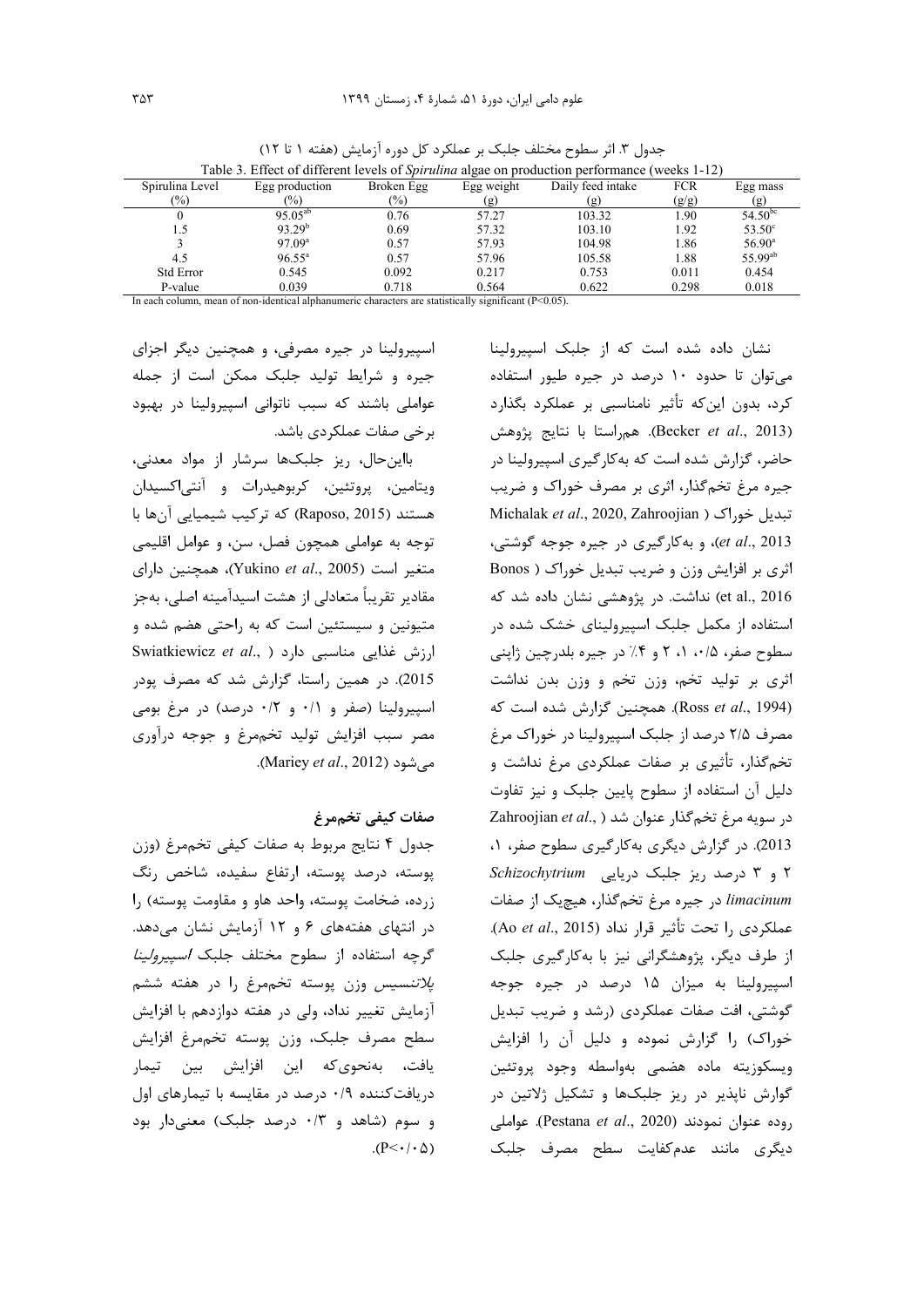| Table 4. Effect of different levels of <i>Spirulina</i> algae on egg qualitative traits at the end of week 6 and 12 |                                                                                                       |                    |                   |       |                    |                                                                     |        |                   |  |
|---------------------------------------------------------------------------------------------------------------------|-------------------------------------------------------------------------------------------------------|--------------------|-------------------|-------|--------------------|---------------------------------------------------------------------|--------|-------------------|--|
|                                                                                                                     | Egg weight                                                                                            |                    |                   |       |                    | Eggshell weight Eggshell Albumen height Egg yolk Eggshell thickness | Haugh  | Eggshell breaking |  |
|                                                                                                                     | (g)                                                                                                   | (g)                | $\left(\%\right)$ | (mm)  | color              | (mm)                                                                | unit   | strength          |  |
| Spirulina Level (%)                                                                                                 |                                                                                                       |                    |                   |       | Week 6             |                                                                     |        |                   |  |
| $\Omega$                                                                                                            | 59.04                                                                                                 | 6.17               | 10.45             | 10.81 | 6.58 <sup>d</sup>  | 0.64                                                                | 102.89 | 3.33              |  |
| 1.5                                                                                                                 | 58.90                                                                                                 | 6.36               | 10.79             | 11.09 | $7.50^{\circ}$     | 0.62                                                                | 104.01 | 3.29              |  |
| 3                                                                                                                   | 59.90                                                                                                 | 6.26               | 10.46             | 11.03 | 9.00 <sup>b</sup>  | 0.62                                                                | 103.60 | 3.31              |  |
| 4.5                                                                                                                 | 58.68                                                                                                 | 6.07               | 10.36             | 11.09 | 11.08 <sup>a</sup> | 0.65                                                                | 103.95 | 3.30              |  |
| <b>Std Error</b>                                                                                                    | 0.324                                                                                                 | 0.052              | 0.077             | 0.094 | 0.545              | 0.016                                                               | 0.398  | 0.009             |  |
| P-value                                                                                                             | 0.609                                                                                                 | 0.254              | 0.218             | 0.746 | < 0001             | 0.868                                                               | 0.779  | 0.856             |  |
| Spirulina Level (%)                                                                                                 |                                                                                                       |                    |                   |       | Week 12            |                                                                     |        |                   |  |
| $\theta$                                                                                                            | 59.77                                                                                                 | 6.39 <sup>c</sup>  | 10.69             | 10.89 | 6.66 <sup>d</sup>  | 0.63                                                                | 103.01 | 3.30              |  |
| 1.5                                                                                                                 | 60.68                                                                                                 | 6.45 <sup>bc</sup> | 10.63             | 10.33 | 8.49 <sup>c</sup>  | 0.64                                                                | 100.56 | 3.32              |  |
| 3                                                                                                                   | 62.18                                                                                                 | $6.74^{ab}$        | 10.83             | 10.81 | $9.58^{b}$         | 0.62                                                                | 102.24 | 3.33              |  |
| 4.5                                                                                                                 | 61.42                                                                                                 | $6.83^{a}$         | 11.12             | 10.30 | $11.75^{\circ}$    | 0.61                                                                | 100.28 | 3.31              |  |
| <b>Std Error</b>                                                                                                    | 0.412                                                                                                 | 0.069              | 0.089             | 0.124 | 0.481              | 0.007                                                               | 0.527  | 0.009             |  |
| P-value                                                                                                             | 0.200                                                                                                 | 0.037              | 0.198             | 0.193 | < 0001             | 0.534                                                               | 0.199  | 0.744             |  |
|                                                                                                                     | In each column mean of non-identical alphanumeric characters are statistically significant $(P<0.05)$ |                    |                   |       |                    |                                                                     |        |                   |  |

جدول ۴. اثر سطوح مختلف جلبک بر صفات کیفی تخممرغ در پایان هفتههای ۶ و ۱۲ آزمایش

In each column, mean of non-identical alphanumeric characters are statistically significant (P<0.05).

با افزایش سطح اسپیرولینا در جیره، شاخص رنگ زرده تخممرغ افزایش معنیداری پیدا کرد (P<٠/٠۵) ولی تغییر معنیداری در درصد پوسته، ارتفاع سفیده، ضخامت و مقاومت یوسته و واحد هاو تخممرغ مشاهده نشد.

 $(P<\cdot/\cdot \Delta)$  در پژوهشی، با وجود افزایش معنیدار ( $P<\cdot/\cdot \Delta$ رنگ زرده در همه تیمارهای حاوی اسپیرولینا پلاتنسيس، صفات كيفي تخممرغ (ضخامت پوسته، وزن تخممرغ و واحد هاو) تحت تأثير ميزان جلبک جيره قرار تگرفت (Zahroojian *et al.*, 2013). همچنین گزارش شد كه مصرف جلبك اسپيرولينا بر فراسنجههاى كيفى تخمهمرغ بهجز رنگ زرده تخمهرغ تأثيري نداشت (Mariey et al., 2012). در بررسی دیگری نیز نشان داده شد که جلبک اسپیرولینا در سطوح ۱/۵، ۲ و ۲/۵ درصد هیچ اثری بر صفات عملکردی مرغ تخمگذار هایلاین -w 36 نداشت، ولی شاخص رنگ زرده را بهبود بخشید (P<٠/٠١) بهنحوى كه بالاترين سطح جلبك، بهاندازه رنگدانه مصنوعی، در ایجاد رنگ زرده مؤثر بود (Zahroojian *et al*., 2011). همچنین گزارش شده است که رنگ زرده تخممرغ در مرغهای تغذیهشده با ۰/۲ ،۰/۱ و ٠/٣ درصد جلبک اسپيرولينا، بهصورت خطي افزايش معنی داری نشان داد (Selim *et al..*, 2018). کاروتنوئیدها رنگدانههای طبیعی هستند که بهعنوان پیش ساز ویتامین ه در فعالیت آنتی|کسیدانی و از بین بردن رادیکالهای A آزاد، افزایش ایمنی و تنظیم هورمونی دخالت داشته و همچنین نقشهای فرعی در رشد و نمو، تولیدمثل و بلوغ دارند (Molnar *et al.*, 2009). تركيبات آنتى اكسيدان

(مانند كاروتنوئيدها و آنتوسيانيدينها) همانند تلههاى انرژی، الکترون را جذب کرده و موجب از بین رفتن  $\operatorname{Long}$  *et al*., ) فونههای واکنشگر اکسیژن میشوند 2018). اسپیرولینا حاوی سه نوع رنگدانه کلروفیل، كاروتنوئيد و گزانتوفيل است. كلروفيل ١/٧ درصد از تركيبات آلى سلولى و كاروتنوئيد و گزانتوفيلها ۰/۵  $E$ El-Hady & El ) درصد وزن مواد آلی را تشکیل می $\Delta$ دهند .(Ghalid, 2018).

صفات لاشه

دادههای مربوط به اثر جلبک اسپیرولینا بر صفات لاشه و برخی ویژگیهای تخمدانی در جدول ۵ آمده است. نتایج نشان میدهد که اثر تیمارهای آزمایشی بر وزن نسبی لاشه، بورس فابریسیوس، طحال، تخمدان و تعداد فوليکولها (سفيد کوچک، زرد کوچک و بزرگ) معنیدار نبوده است. در پژوهشهایی، بهکارگیری سطوح ۰/۵۰، ۰/۵۰، ۰/۷۵ و ۱/ جلبک اسپیرولینا در جیره جوجه گوشتی (Park *et al.*, 2018)، و سطوح صفر، ۱۰، ۱۰۰، ۱۰۰۰ و ۱۰۰۰۰ ppm این جلبک در جیره نیمچه تخمگذار اثری بر وزن بورس فابریسیوس و طحال نداشت (Qureshi *et al*., 1996). در این خصوص مشخص شده است افزودن ۰/۰/۰۵ جلبک اسپیرولینا به جیره جوجههای گوشتی که تحت مسموميت آفلاتوكسيني (۳۰۰ppm آفلاتوكسين در جیره) قرار داشتند، اثر سوء سم بر کاهش وزن Raju et al., ) اندامهای لنفوئیدی <sub>ر</sub>ا برطرف می سازد  $. (2005$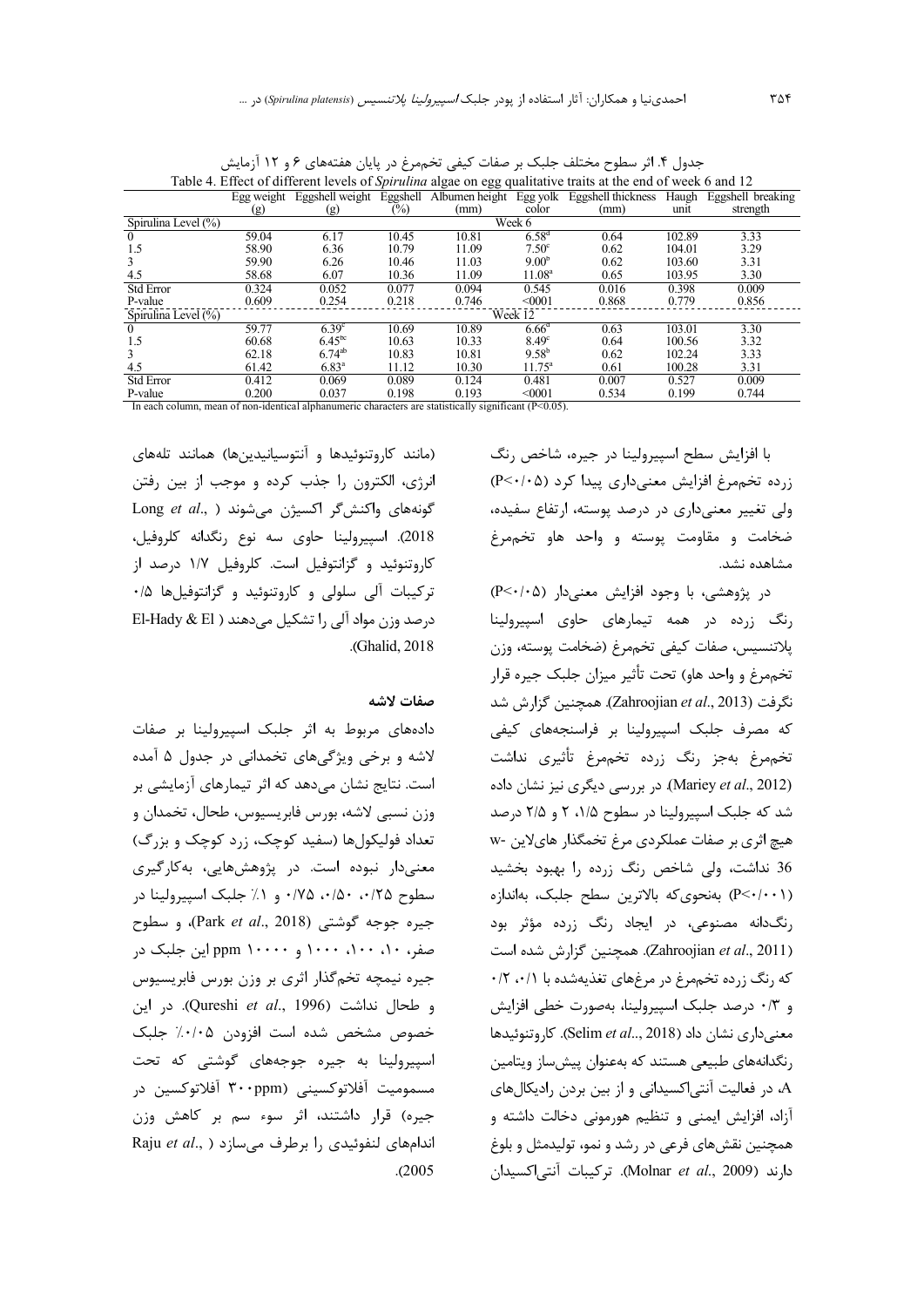|                  | Table 5. Effect of different levels of <i>Spirulina</i> algae on carcass traits & some ovarian parameters |              |              |               |                                  |            |            |  |  |
|------------------|-----------------------------------------------------------------------------------------------------------|--------------|--------------|---------------|----------------------------------|------------|------------|--|--|
| Spirulina Level  | Carcass                                                                                                   | Bursa Weight | Ovary Weight | Spleen Weight | Number of follicles <sup>®</sup> |            |            |  |  |
| $(\%)$           | Weight $(\% )$                                                                                            | (%)          | $(\%)$       | $(\%)$        | <b>SWF</b>                       | <b>SYF</b> | <b>LYF</b> |  |  |
| 0                | 49.75                                                                                                     | 0.135        | 3.07         | 0.093         | 22.25                            | 3.00       | 6.0        |  |  |
| 1.5              | 51.65                                                                                                     | 0.145        | 2.81         | 0.088         | 14.25                            | 2.25       | 5.0        |  |  |
|                  | 51.64                                                                                                     | 0.113        | 2.81         | 0.075         | 20.50                            | 2.00       | 6.0        |  |  |
| 4.5              | 50.44                                                                                                     | 0.138        | 3.07         | 0.078         | 18.50                            | 1.50       | 5.5        |  |  |
| <b>Std Error</b> | 0.496                                                                                                     | 0.012        | 0.056        | 0.003         | 1.291                            | 0.245      | 0.221      |  |  |
| P-value          | 0.483                                                                                                     | 0.836        | 0.154        | 0.351         | 0.139                            | 0.179      | 0.344      |  |  |

جدول ۵. اثر سطوح مختلف جلبک بر صفات لاشه و برخی ویژگی های تخمدانی

\*SWF, small white follicle; SYF, small yellow follicle; LYF, large yellow follicle.

لنفوسیت در مقایسه با جوجههای گروه شاهد شد و دلیل آن تاحدی به ویژگی آنتیاکسیدانی اسپیرولینا مربوط است. همچنین استفاده از ۰/۵ درصد اسپیرولینا در جیره بلدرچین ژاپنی سبب کاهش هتروفیل و نسبت هتروفیل به لنفوسيت شد (Hajati et al., 2020). نكته جالبتوجه این که اسپیرولینا حاوی فیکوسیانین است و کارآیی این ترکیب بهعنوان یک آنتی|کسیدان، ۱۶ برابر ترولوکس (آنالوگ ویتامین E) و ۲۰ برابر ویتامین C است ( Romay  $. (et al., 2000)$ 

در ماهی تغذیهشده با جلبک *اسپیرولینا* پ*لاتنسیس* تعداد گلبولهای سفید و قرمز و همچنین پلاكتها و غلظت هموگلوبولين افزايش يافت (Manoher, 2005) و در موشهای دچار دیابت، استفاده از *اسپیرولینا پلاتنسیس* سبب افزایش گلبولهای سفید و قرمز خون، پلاکتها و هماتوکریت گردید (Emami & Olfati, 2017).

# شاخصهای ایمنی

در جدول ۷ نتایج حاصل از سنجش شاخصهای ایمنی ارائه شده است. با مصرف سطوح مختلف جلبک اسپیرولینا در جیره، تغییری در پاسخ به تزریق فيتوهماگلوتنين (PHA، پس از ۲۴ و ۴۸ ساعت) و عيار يادتن عليه كلبول قرمز كوسفند (SRBC) در ٣٥ و ۳۷ هفتگی مشاهده نشد ولی با بررسی پاسخ ایمنی علیه واکسن ویروس نیوکاسل مشاهده شد که در ۳۷ هفتگی با افزایش مصرف جلبک، در سطح ۰/۶ و ۰/۹ درصد، نسبت به گروه شاهد و ۰/۳ درصد، افزایش معنی داری حاصل شد (P<٠/٠۵). این افزایش در ۳۵ هفتگی اما تنها در سطح ۰/۹ درصد جلبک، نسبت به سطوح ۰/۳ و ۰/۴ درصد معنیدار شد (۰/۵-۰).

اطلاعات کمی در خصوص تأثیر تغذیه جلبک بر Abadjieval et ... وارد. Abadjieval et .al (2017) برای اولین بار نشان دادند که افزودن جلبک *اسپیرولینا پلاتنسیس* در جیره خوک سبب رشد فولیکولی و تخمک گذاری زودتر در طی دوره بلوغ جنسی می شود و دلیل احتمالی آن را وجود مجموعهای از آنتیاکسیدانها در جلبک *اسپیرولینا یلاتنسیس* دانستند که سبب سلامت بیشتر تخمک می شود، با این حال، این پژوهشگران بیان کردند که سازوكار دقيق اثرگذاري، مستقيم يا غيرمستقيم، جلبک اسپیرولینا بر فولیکولوژنز نامشخص بوده و نیازمند بررسی بیشتری است.

# فراسنجەھای خونی

بررسی برخی فراسنجههای خونی (جدول ۶) نیز نشان میدهد که تیمارهای آزمایشی تأثیری بر تعداد گلبول-های سفید، گلبولهای قرمز، پلاکتها، درصد هتروفیل، درصد لنفوسيت، نسبت هتروفيل به لنفوسيت و مقدار هموگلوبین خون نداشتند. هم<sub>د</sub>استا با نتایج آزمایش حاضر در خصوص برخی فراسنجههای خونی ارزیابیشده، در آزمایش دیگری نیز به کارگیری سطوح ۰/۷ ،۰/۵ ۰۰/۳ و ۰/۹ درصد اسپرولینا پلاتنسیس در جیره جوجه گوشتی، اثری بر تعداد گلبولهای قرمز، پلاکتها و هموگلوبین نداشت (Fathi et al., 2018). از طرفی مصرف *اسپیرولینا پلاتنسیس* در ماهی کاتلا سبب افزایش قابل توجه هموگلوبین (در مقایسه با گروه شاهد) Mirzaei et al, .(Krishnaveni et al., 2013) شد (2018) عنوان داشتند که بهکارگیری دو درصد اسپیرولینا در جیره جوجههای گوشتی تحت تنش گرمایی، سبب کاهش معنیدار نسبت هتروفیل به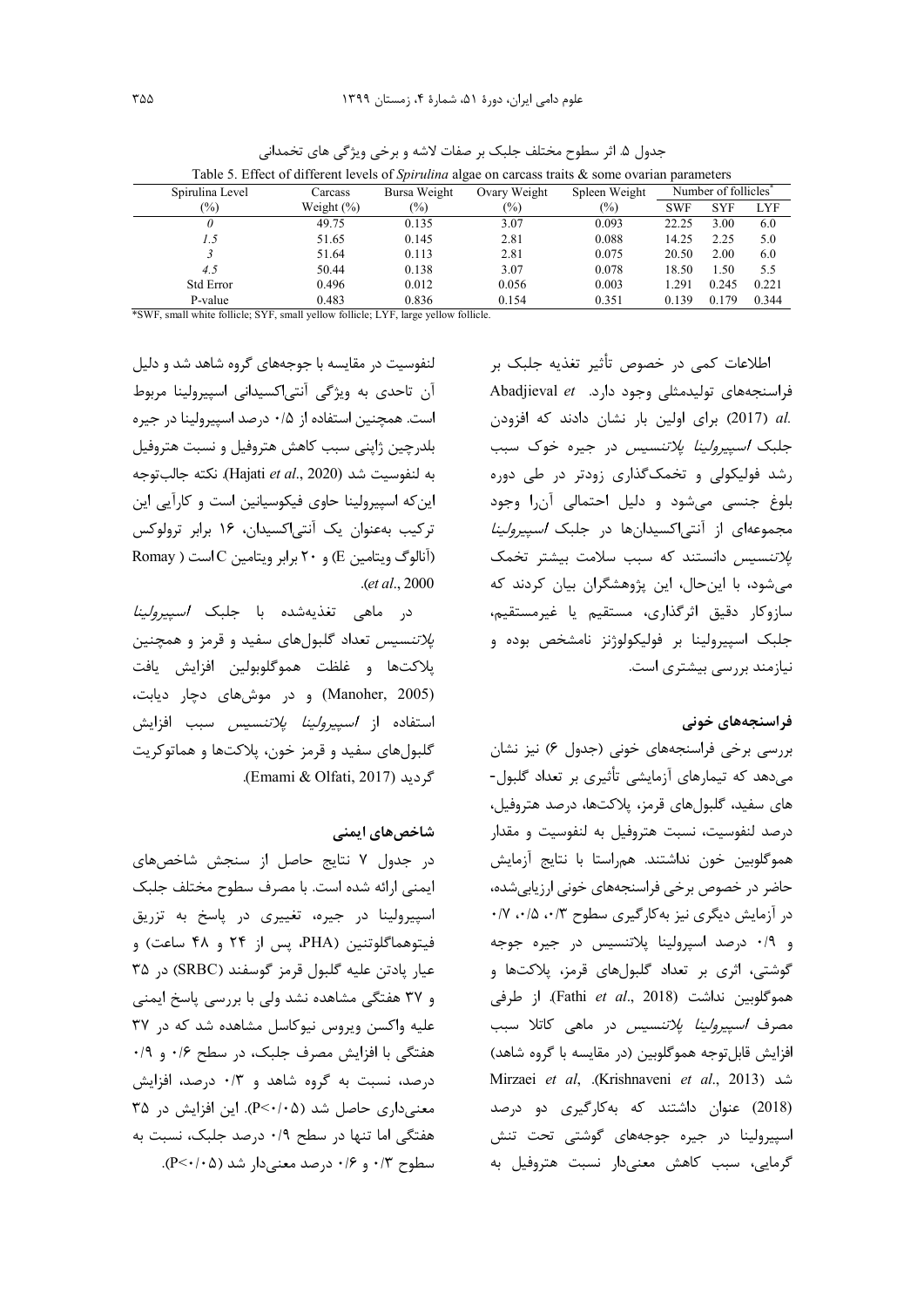Table 6. Effect of different levels of *Spirulina* algae on some blood parameters Spirulina Level (%) **WBC**  $(10^3/\mu l)$ RBC  $(10^6/\mu l)$ Hemoglobin  $\frac{(g/dl)}{8.90}$ Platelets  $(10^5/\mu l)$ Hematocrit  $\frac{(\%)}{34.08}$ Heterophilic  $\frac{(\%)}{26.5}$ Lymphocytes  $\frac{(96)}{72.75}$  $H/I$ .  $\frac{\text{ratio}}{0.364}$ 0 29.05 3.15 8.90 2.99 34.08 26.5 72.75 0.364 1.5 29.60 2.85 9.88 3.44 36.33 22.0 77.5 0.284 3 21.13 2.79 10.38 2.69 34.20 22.5 76.5 0.294 4.5 34.18 2.91 10.25 2.92 36.38 24.0 75.5 0.318 Std Error 2.54 0.109 0.240 0.118 0.653 1.800 1.851 0.036 P-value 0.358 0.719 0.107 0.144 0.449 0.063 0.054 0.065

جدول ۶. اثر سطوح مختلف جلبک اسپیرولینا بر برخی فراسنجههای خونی

جدول ۷. اثر سطوح مختلف جلبک اسپیرولینا بر برخی شاخصهای ایمنی

| Table 7. Effect of different levels of <i>Spirulina</i> algae on some immune indices                     |              |                                |         |                             |                                           |                |  |  |  |  |
|----------------------------------------------------------------------------------------------------------|--------------|--------------------------------|---------|-----------------------------|-------------------------------------------|----------------|--|--|--|--|
| Spirulina Level                                                                                          |              | Skin response to PHA injection |         | Antibody titer against SRBC | Antibody titer against<br>Newcastle virus |                |  |  |  |  |
| $(\%)$                                                                                                   |              | Thickness, mm)                 |         | (log2)                      |                                           |                |  |  |  |  |
|                                                                                                          | After 24 hrs | After 48 hrs                   | Week 35 | Week 37                     | Week 35                                   | Week 37        |  |  |  |  |
|                                                                                                          | 0.37         | 0.25                           | 7.25    | 8.75                        | $8.00^{ab}$                               | $7.63^b$       |  |  |  |  |
|                                                                                                          | 0.30         | 0.37                           | 6.00    | 9.50                        | $7.25^{\rm b}$                            | $7.63^{b}$     |  |  |  |  |
|                                                                                                          | 0.35         | 0.45                           | 5.75    | 7.50                        | $7.25^{b}$                                | $8.50^{\circ}$ |  |  |  |  |
| 4.5                                                                                                      | 0.38         | 0.35                           | 7.50    | 9.75                        | $8.75^{\circ}$                            | $8.50^{\circ}$ |  |  |  |  |
| <b>Std Error</b>                                                                                         | 0.075        | 0.069                          | 0.375   | 0.417                       | 0.202                                     | 0.155          |  |  |  |  |
| P-value                                                                                                  | 0.97         | 0.593                          | 0.262   | 0.227                       | 0.016                                     | 0.037          |  |  |  |  |
| In each column, mean of non-identical alphanumeric characters are statistically significant $(P<0.05)$ . |              |                                |         |                             |                                           |                |  |  |  |  |

*اسييرولينا يلاتنسيس* سبب تقويت سيستم ايمنى نیمچههای جوان میشود، بهنحویکه این پرندگان طحال سنگینتری داشته و توان از بین بردن ميكروبها، پردازش آنتي ژنها و فعاليت لنفوسيت T در آنها به شکل معنیداری افزایش مییابد Qureshi) et al., 1996). برخی از مواد مغذی موجود در Tornabene *et al.*, ) اسپرولينا مانند ليپوپلي ساكا<sub>ر</sub>يد 1985)، ویتامینها، مواد معدنی، اسیدهای چرب ضروري (Belay *et al.*, 1996) مي توانند ماكروفاژها را فعال کرده و سبب بهبود وضعیت ایمنی بدن شوند.

#### **نتیجهگیری کلی**

بهطور كلي نتايج آزمايش حاضر نشان داد، استفاده از جلبک *اسپیرولینا پلاتنسیس* در جیره مرغ تخمگذار  $\cdot$ سویه LSL، در سطوح مختلف ۰/۳  $\cdot$ ۰/۶ و ۰/۹ درصد سبب افزایش رنگ زرده تخممرغ شد. استفاده از سطح ۰/۶/ جلبک، توده تخممرغ تولیدی را نسبت به گروه شاهد افزایش داد و سطح ۰/۹٪ نیز سبب افزایش وزن يوسته تخممرغ و افزايش ياسخ عليه واكسن ويروس نیوکاسل نسبت به گروه شاهد شد.

در آزمایش حاضر میزان عیار آنتی بادی علیه ويروس نيوكاسل تحت تأثير افزايش مصرف جلبك، بهبود يافت. بااين حال، در پژوهشي به كارگيري مكمل اسپیرولینا در سطوح ۰/۵، ۱ و ۲ درصد در جیره جوجههای گوشتی، سبب افزایش معنیدار پاسخ ثانویه به SRBC شد (Mirzaei *et al.*, 2018). افزايش سطح آنتیبادی در پاسخ به تزریق SRBC، در بلدرچین ژاپنی تغذیهشده با جلبک اسپییرولینا نیز مشاهده شد sq& < 6 /DE!U( .(Hajati & Zaghari, 2019) IgG بالاتری را در جوجههای گوشتی تغذیهشده با جلبک اسپیرولینا گزارش کرده و بیان داشتند که اسپیرولینا ممکن است بر تولید سایتوکین خاصی که سطح IgG را افزایش میدهد، تأثیر گذاشته و درنتیجه (Katayama et al., ایمنی هومورال را بهبود بخشد) (2016. برخی مطالعات نشان داده است که جلبک اسپیرولینا میتواند عملکرد ایمنی را در جوجههای گوشتی افزایش دهد، بهطوریکه با افزودن این جلبک به جيره، وضعيت سيستم دفاعي جوجهها بهطور قابل توجهي بهبود مي يابد (AbdEl-Ghany, 2020). همچنین نشان داده شد که مصرف یک درصد

#### **REFERENCES**

1. Abadjieva, D., Radka, N., Yordan, M., Gergana, J., Mihail, C., Dineva, J., Shimkus, A., Shimkiene, A., Teerds, K. & Kistanova, E*.* (2017). *Arthrospira* (*Spirulina*) *platensis* supplementation affects folliculogenesis, progesterone and ghrelin levels in fattening pre-pubertal gilts. *Journal of Applied Phycology*, 30, 445-452. https://doi:10.1007/s10811-017-1263-7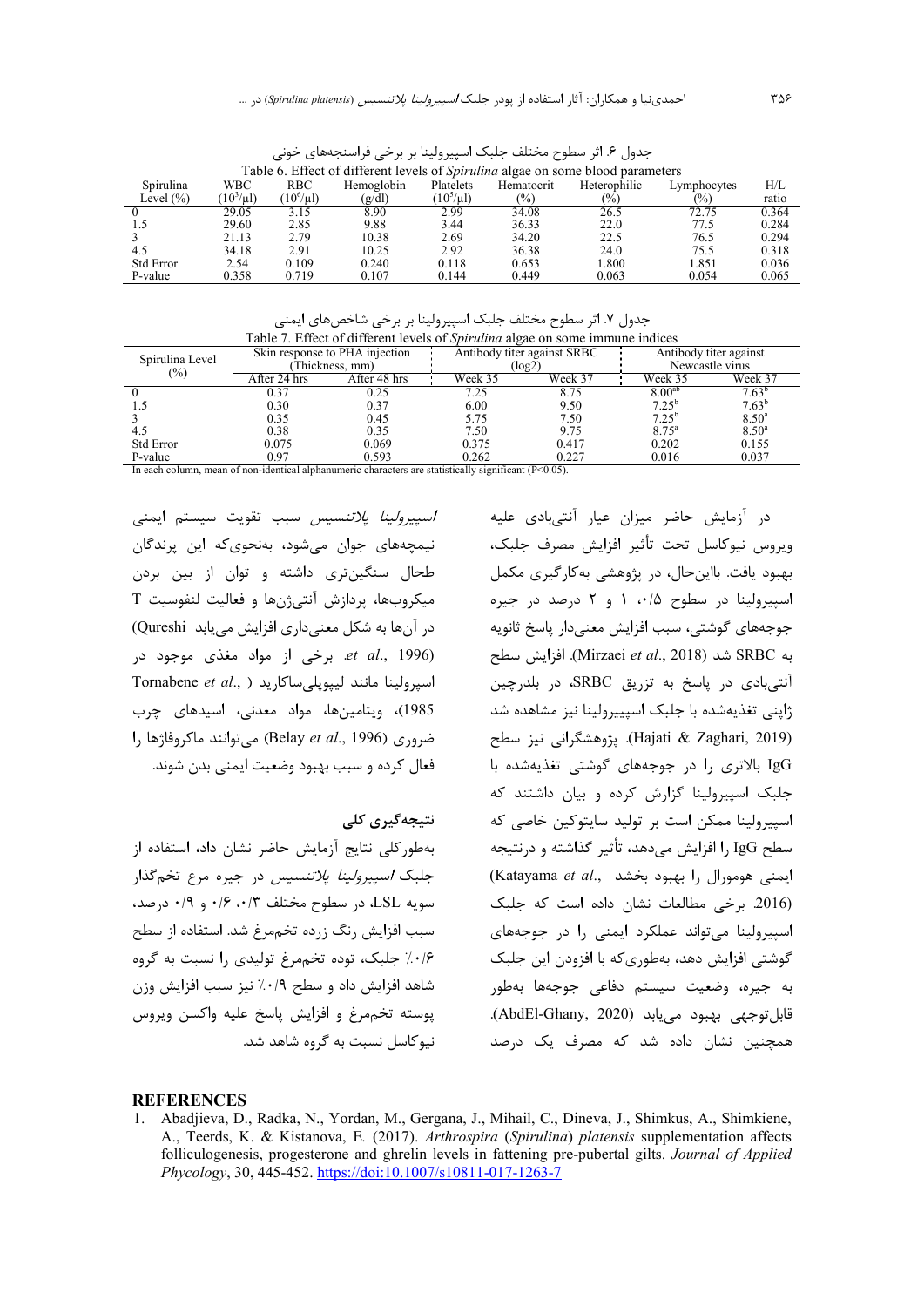- 2. AbdEl-Ghany, W. A. (2020). Microalgae in poultry field: A comprehensive perspectives. *Advances in Animal and Veterinary Sciences*, 8(9), 888-897. https://doi: 10.17582/journal.aavs/2020/8.9.888.897
- 3. An, B. K., Jeon, J. Y., Kang, C. W., Kim, J. M. & Hwang, J. K. (2014). The tissue distribution of lutein in laying hens fed lutein fortified *Chlorella* and production of chicken eggs enriched with lutein. *Korean Journal for Food Science of Animal Resources*, 34, 172-177. https://doi:10.5851/kosfa.2014.34.2.172 PMID: 26760935
- 4. Ao, T., Macalintal, L. M., Paul, M. A., Pescatore, A. J., Cantor, A. H., Ford, M. J., Timmons, B. & Dawson, K. A. (2015). Effects of supplementing microalgae in laying hen diets on productive performance, fatty-acid profile, and oxidative stability of eggs. *Journal of Applied Poultry Research*, 24, 394–400. https://doi:10.3382/japr/pfv042.
- 5. Becker, E. W. (2013). Microalgae for human and animal nutrition. In: Richmond, A. & Q. Hu (Ed), *Handbook of Microalgal Culture: Applied Phycology and Biotechnology*. (pp. 461-503) Wiley Blackwell, West Sussex, United Kingdom.
- 6. Belay, A., Kato, T. & Ota, Y. (1996). *Spirulina (Arthrospira),* potential application as an animal feed supplement. *Journal of Applied Phycology*, 8, 303–311. https://doi.org/10.1007/BF02178573
- 7. Bonos, E., Kasapidu, E., Kargopolos, A., Karampampas, A., Christaki, E., Florou-Paneri, P. & Nikolakakis, I. (2016). *Spirulina* as a functional ingredient in broiler chicken diets. *South African Journal of Animal Science*, 46(1), 94-102. https://doi:10.4314/sajas.v46i1.12
- 8. DanishMunda, M., Khanb, U. H., Tahir, U., Mustafa, B. & Fayyaz, A. (2017). Antimicrobial drug residues in poultry products and implications on public health: A review. *International Journal of Food Properties,* 20(7), 1433–1446. https://doi:10.1080/10942912.2016.1212874
- 9. Donoghue, D. J. (2003) Antibiotic Residues in Poultry Tissues and Eggs: Human Health Concerns? *Poultry Science,* 82, 618–621. https://doi:10.1093/ps/82.4.618
- 10. El-Hady, A. M. A. & El-Ghalid, O. A. H. (2018). *Spirulina platensis* Algae (SPA), a novel poultry feed additive. Effect of SPA supplementation in broiler chicken diets on productive performance, lipid profile and calcium-phosphorus metabolism. *World's Poultry Science Journal*, 7498, 1-7.
- 11. El-Kholy, H. & Kemppainen, B. W. (2004). Levamisole Residues in Chicken Tissues and Eggs. *Poultry Science,* 84, 9-13. https://doi:10.1093/ps/84.1.9
- 12. Emami, S. & Olfati, A. (2017). Effects of dietary supplementing of *Spirulina platensis* and chlorella vulgaris microalgae on hematologic parameters in streptozotocin-induced diabetic rats. *Iranian Journal of Pediatric Hematology and Oncology*, 7(3), 163-170.
- 13. Food and Agriculture Organization. (2008). *A Review on culture, production and use of Spirulina as food for humans and feeds for domestic animals and fish*, from http://www.fao.org/3/i0424e/i0424e00.htm.
- 14. Fathi, M.A., Namra, M.M.M., Ragab, M.S. & Aly, M.M.M. (2018). Effect of dietary supplementation of algae meal *(Spirulina platensis)* as growth promoter on performance of broiler chickens. *Egyptian Poultry Science*, 38(2), 375-389.
- 15. Grasman, K. (2010). In vivo functional tests for assessing immunotoxicity in birds. *Methods in Molecular Biology*, 598: 387-98. https://doi.org/10.1007/978-1-60761-401-2\_25.
- 16. Hajati, H. & Zaghari, M. (2019). Effects of *Spirulina platensis* on Growth Performance, Carcass Characteristics, Egg Traits and Immunity Response of Japanese Quails*. Iranian Journal of Applied Animal Science*, 9(2), 347-357.
- 17. Hajati, H., Zaghari, M. & Oliveira, H. C. (2020). Arthrospira *(Spirulina) Platensis* can be considered as a probiotic alternative to reduce heat stress in laying Japanese quails. *Brazilian Journal of Poultry Science*, 22(1), 1-8. https://doi.org/10.1590/1806-9061-2018-0977.
- 18. Hynstova, V., Sterbova, D., Klejdus, B., Hedbavny, J., Huska, D. & Adam, V. (2018). Separation, identification and quantification of carotenoids and chlorophylls in dietary supplements containing *Chlorella vulgaris* and *Spirulina platensis* using high performance thin layer chromatography. *Journal of Pharmaceutical and Biomedical Analysis*, 148, 108-118. https://doi:10.1016/j.jpba.2017.09.018 PMID: 28987995
- 19. Katayama, S., Kayahara, Y. & Watanabe, T. (2016). Enhancement of immunological responses by dietary *Arthrospira platensis* and possibility of field applications as alternative to antibiotics in broiler chicken. *American Journal of Animal Veterinary Science*, 11, 18-24. https://doi.org/10.3844/ajavsp.2016.18.24.
- 20. Krishnaveni, R., Palanivelu, K. & Velavan, S. (2013). Effects of probiotics and *Spirulina* supplementation on haemato-immunological function of *catla catla*. *International Journal of Fisheries and Aquaculture*, 3(4), 176-181.
- 21. Long, S. F., Kang, S., Wang, Q. Q., Xu, Y. T., Pan, L., Hu, J. X., Li, M. & Piao, X. S. (2018). Dietary supplementation with DHA-rich microalgae improves performance, serum composition, carcass trait, antioxidant status, and fatty acid profile of broilers. *Poultry Science*, 97, 1881-1890. https://doi:10.3382/ps/pey027 PMID: 29509916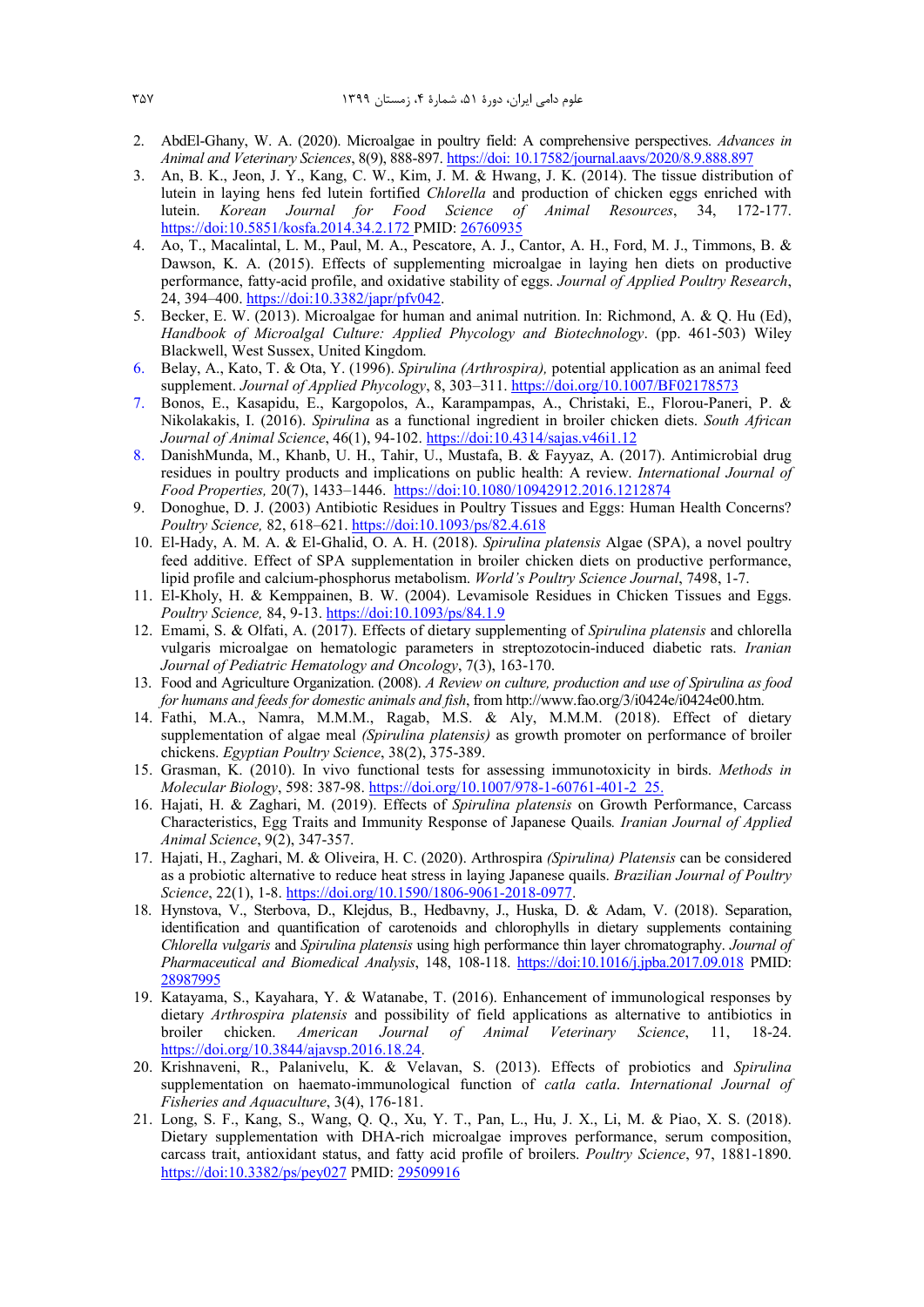- 22. Madeira, M. S., Cardoso, C., Lopes, P. A., Coelho, D., Afonso, C., Bandarra, N. M. & Prates, J. A. M. (2017). Microalgae as feed ingredients for livestock production and meat quality: a review. *Livestock Science*, 205, 111-121. https://doi.org/10.1016/j.livsci.2017.09.020
- 23. Manoher, M. (2005). *Probiotic and Spirulina as source of Immunostimulants and Growth in common Carp.* Ph.D. Thesis. Manonmaniam Sundaranar University, India.
- 24. Mariey, Y. A., Samak, H. R. & Ibrahem, M. A. (2012). Effect of using *Spirulina platensis* algae as a feed additive for poultry diets. Productive and reproductive performances of local laying hens. *Egyptian Poultry Science*, 32, 201-215.
- 25. Michalak, I., Andrys, M., Korczy´nski, M., Opalinski, S., Łeska, B., Konkol, D., Wilk, R., Rój, E. & Chojnacka, K. (2020). Biofortification of hens eggs with polyunsaturated fatty acids by new dietary formulation: supercritical microalgal extract. *Animals*, 10, 499-512. https://doi:10.3390/ani10030499 PMID: 32192036
- 26. Mirzaie, S., Zirak-Khattab, F., Hosseini, S. A. & Donyaei-Darian, H. (2018). Effects of dietary *Spirulina* on antioxidant status, lipid profile, immune response and performance characteristics of broiler chickens reared under high ambient temperature. *Asian-Australasian Journal of Animal Science*, 31(4), 556-563. https://doi:10.5713/ajas.17.0483 PMID: 28920419
- *27.* Mohamed, R. A., Eltholth M. M. & El-Saidy, N. R. (2014). Rearing broiler chickens under monochromatic blue light improve performance and reduce fear and stress during pre-slaughter handling and transportation. Biotechnology in Animal Husbandry, 30(3), 457-471. https://doi.org/10.2298/BAH1403457M
- 28. Molnar, A., Bassett, A., Thuenemann, E., Schwach, F., Karkare, S., Ossowski, S., Weigel, D. & Baulcombe, D. (2009). Highly specific gene silencing by artificial micro RNAs in the unicellular alga *Chlamydomonas reinhardtii*. *The Plant Journal*, 58(1), 165-74. https://doi:10.1111/j.1365- 313X.2008.03767.x.
- 29. Oh, S. T., Zheng, L., Kwon, H. J., Choo, Y. K., Lee, K. W., Kang, C. W. & An, B. K. (2015). Effects of dietary fermented Chlorella vulgaris (CBT®) on growth performance, relative organ weights, cecal microflora, tibia bone characteristics, and meat qualities in Pekin ducks. *Asian-australasian Journal of Animal Science*, 28, 95-101. https://doi:10.5713/ajas.14.0473.
- 30. Park, J. H., Lee, S. I. & Kim, I. H. (2018). Effect of dietary Spirulina (Arthrospira) platensis on the growth performance, antioxidant enzyme activity, nutrient digestibility, cecal microflora, excreta noxious gas emission, and breast meat quality of broiler chickens. *Poultry Science,* 97(7), 2451- 2459. https://doi.org/10.3382/ps/pey093
- 31. Pestana, J. M., Puerta, B., Santos, H., Madeira, M. S., Alfaia, C. M., Lopes, P. A., et al. (2020). Impact of dietary incorporation of *Spirulina* (Arthrospira platensis) and exogenous enzymes on broiler performance, carcass traits, and meat quality. *Poultry Science*, 99, 519–2532. https://doi:10.1016/j.psj.2019.11.069
- 32. Qureshi, M. A., Garlich, J. D. & Kidd, M. T. (1996). Dietary *Spirulina platensis* enhances humoral and cell-mediated immune functions in chickens. *Immunopharmacology and Immunotoxicology*, 18, 465–476. https://doi:10.3109/08923979609052748 PMID: 8872497
- 33. Raju, M. V. L. N., Rao, S. V., Radnika, K. & Chawak, M. M. (2005). Dietary supplementation of *Spirulina* and its effects on broiler chicken exposed to aflatoxicosis. *Indian Journal Poultry Science*, 40(1), 36-40.
- 34. Raposo, M. F. & Morais, A. M. M. (2015). Microalgae for the prevention of cardiovascular disease and stroke. *Life Science*, 125, 32-41. https://doi:10.1016/j.lfs.2014.09.018.
- 35. Romay, C. & Gonzalez, R. (2000). Phycocyanin is an antioxidant protector of human erythrocytes against lysis by peroxyl radicals. *Journal of Pharmacy and Pharmacology*, 52(4), 367-368. https://doi.org/10.1211/0022357001774093 PMID: 10813544
- 36. Ross, E., Puapong, D. P., Cepeda, F. P. & Patterson, P. H. (1994). Comparison of freeze-dried and extruded *Spirulina platensis* as yolk pigmenting agents. *Poultry Science*, 73, 1282-1289. https://doi.org/10.3382/ps.0731282 PMID: 7971672
- 37. Selim, S., Hussein, E. & Abou-Elkhair, R. (2018). Effect of *Spirulina platensis* as a feed additive on laying performance, egg quality and hepatoprotective activity of laying hens. *European Poultry Science*, 82, 1-13. https://doi:10.1399/eps.2018.227.
- 38. Shanmugapriya, B., Babu, S. S., Hariharan, T., Sivaneswaran, S. & Anusha, M. B. (2015). Dietary administration of *Spirulina platensis* as probiotics on growth performance and histopathology in broiler chicks. *International Journal of Current Scientific Research*, 6, 2650-2653.
- 39. Swiatkiewicz, S., Arczewska-Wlosek, A. & Jozefiak, D. (2015). Application of microalgae biomass in poultry nutrition. *World's Poultry Science Journal*, 71, 663–672. https://doi:10.1017/S0043933915002457